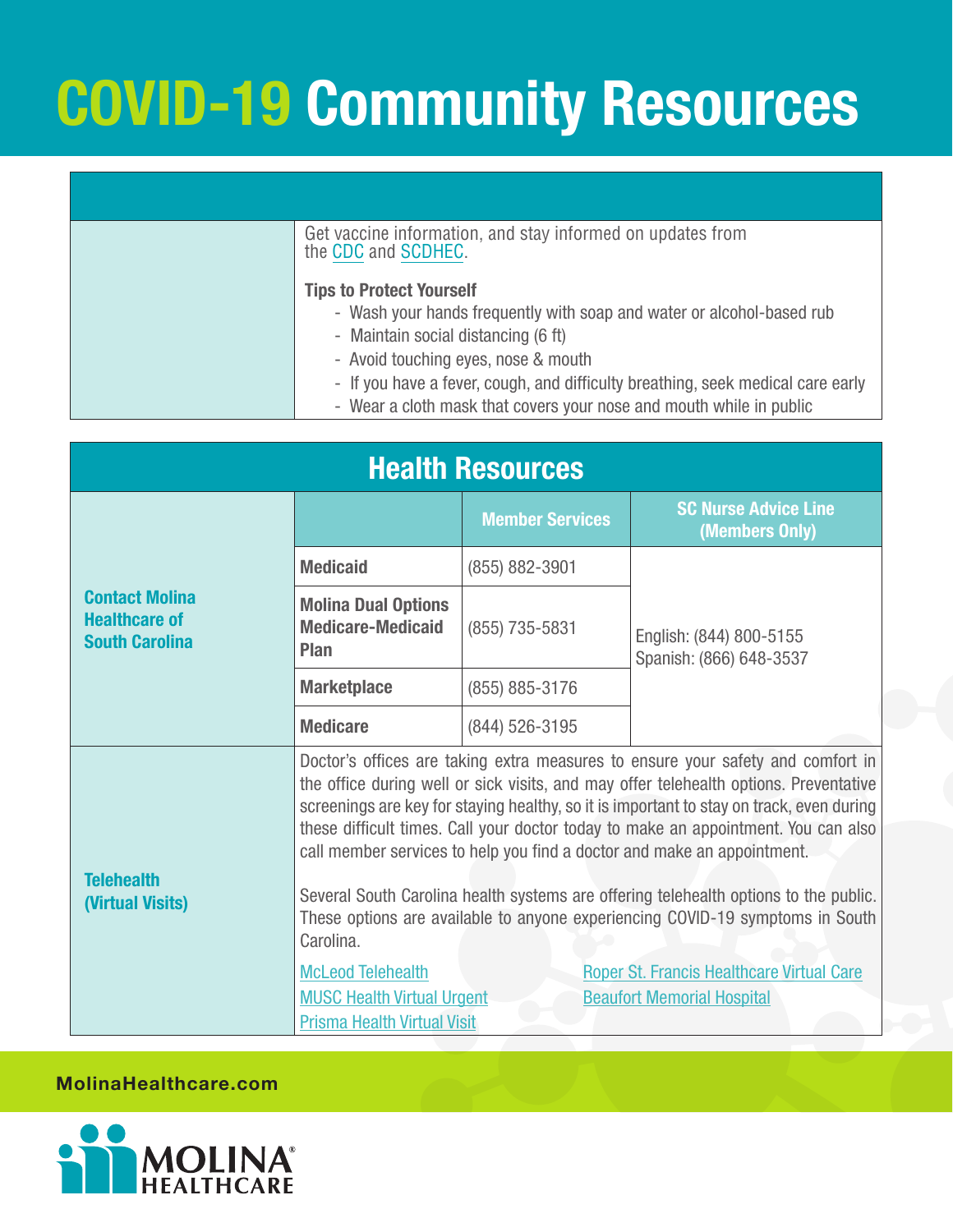|                                               | Mental Health And COVID-19 - Information And Resources                                                                                                                                                                                                                                                                                                                                                                                                                                                                                                                                                                                                                                                                                                                                                                                                                                                                                                                                                                                                                                                                                                                                                               |  |  |  |
|-----------------------------------------------|----------------------------------------------------------------------------------------------------------------------------------------------------------------------------------------------------------------------------------------------------------------------------------------------------------------------------------------------------------------------------------------------------------------------------------------------------------------------------------------------------------------------------------------------------------------------------------------------------------------------------------------------------------------------------------------------------------------------------------------------------------------------------------------------------------------------------------------------------------------------------------------------------------------------------------------------------------------------------------------------------------------------------------------------------------------------------------------------------------------------------------------------------------------------------------------------------------------------|--|--|--|
| <b>Mental Health</b>                          | <b>CDC Manage Anxiety &amp; Stress</b><br><b>SCDMH Resources to Help Cope with Coronavirus</b>                                                                                                                                                                                                                                                                                                                                                                                                                                                                                                                                                                                                                                                                                                                                                                                                                                                                                                                                                                                                                                                                                                                       |  |  |  |
| <b>Healthy Habits</b>                         | <b>Activity and Nutrition</b><br>Tips to Stay Active and Eat Healthy: Physical Activity Resources, Heart-Healthy<br><b>Recipes</b><br><b>Get Moving From Home</b><br>Making Health and Nutrition a Priority During the Coronavirus (COVID-19) Pandemic<br><b>Immunizations</b><br>It's important to stay on track with vaccinations for preventable diseases, even<br>during COVID-19. Call your doctor today to schedule an appointment!<br><b>CDC Childhood and Adult Immunization Schedules</b><br><b>SC DHEC Teen Vaccine Checklist</b>                                                                                                                                                                                                                                                                                                                                                                                                                                                                                                                                                                                                                                                                          |  |  |  |
| <b>General Pharmacy</b><br><b>Information</b> | <b>Early Refills</b><br>-Molina members can receive early refills of their medications.<br>-Molina members can receive a 90 day supply (original plus 2 early refills)<br><b>Mail Delivery</b><br>All CVS Pharmacies are set up for mail delivery. Molina Healthcare is offering free<br>1-2 day delivery for all prescriptions and other essential goods to help combat<br>coronavirus. See how to get started with CVS here.<br><b>Verify your Pharmacy</b><br>Online pharmacies offer great convenience, however, many are unsafe and not<br>legitimate. If you're using an online pharmacy, check here first to verify if the<br>pharmacy is safe & certified. Mail order is available for Marketplace and Molina<br>Dual Options Medicare-Medicaid members.<br><b>Nurse Advice Line</b><br>We also have a Nurse Advice Line that is available 24 hours a day, 7 days a week.<br>The service connects you to a qualified nurse who can give you health care advice<br>in your language and help direct you to where you can get the care that is needed.<br>In case you are not feeling well or have any questions, please call. See the table at<br>the top of the page to find the phone number right for you. |  |  |  |

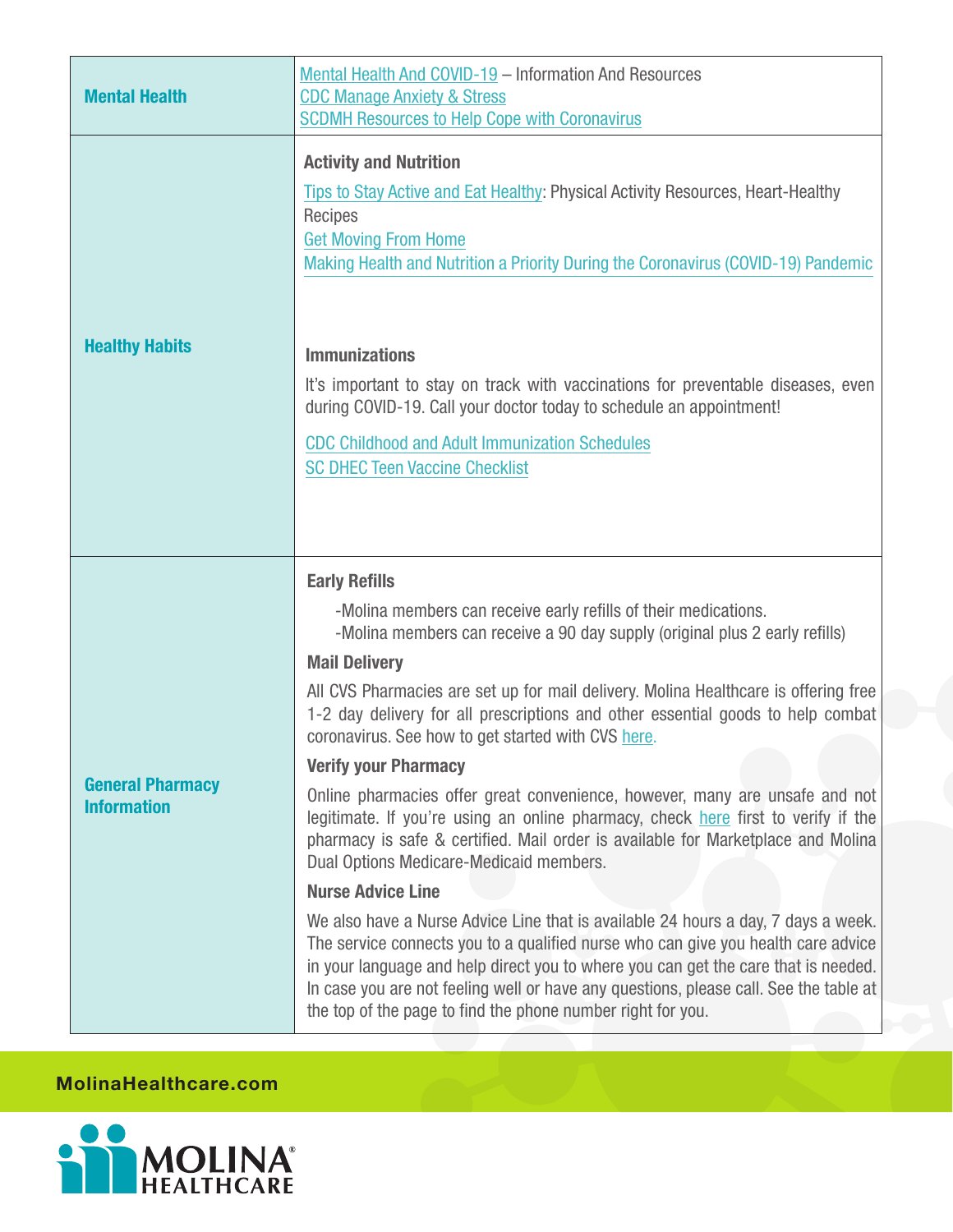| <b>Education Resources</b>                                             |                                                                                                                                                                                                                                          |                                                                                                             |  |
|------------------------------------------------------------------------|------------------------------------------------------------------------------------------------------------------------------------------------------------------------------------------------------------------------------------------|-------------------------------------------------------------------------------------------------------------|--|
| Use the SC School District Directory to search your school for updates |                                                                                                                                                                                                                                          |                                                                                                             |  |
| <b>At-Home Learning</b>                                                | <b>SC ETV At Home Learning (PreK-12)</b><br><b>Walkabouts Active Learning (PreK-2)</b><br><b>Laurens County Schools: E-Learning &amp; Printable Learning Packets</b>                                                                     |                                                                                                             |  |
| <b>Student Resources</b>                                               | <b>PBS Kids Educational Games</b><br><b>National Geographic Kids</b><br><b>Google Arts/Culture Virtual Tour</b><br><b>Scholastic Learning at Home (PreK-9)</b>                                                                           | <b>SC State Library Tutoring (K-12)</b><br>15 at Home Games for Ages 3-5<br><b>SC Aquarium Virtual Tour</b> |  |
| <b>Teacher Resources</b>                                               | <b>Scholastic Learning at Home (PreK-9)</b>                                                                                                                                                                                              |                                                                                                             |  |
| <b>Internet Service for</b><br><b>Students</b>                         | Spectrum Free Wifi: PreK-12, College Students, Teachers<br>School busses equipped with WiFi will be at various locations for students' internet<br>access<br><b>Laurens County Schools Wifi</b><br><b>Greenville County Schools Wifi</b> |                                                                                                             |  |

| <b>Financial Resources</b> |                                                 |                                                             |                                   |  |
|----------------------------|-------------------------------------------------|-------------------------------------------------------------|-----------------------------------|--|
|                            |                                                 | <b>Postponed</b><br><b>Service</b><br><b>Disconnections</b> | <b>Waive late</b><br>payment fees |  |
|                            | <b>Duke Energy</b>                              | Yes                                                         | Yes                               |  |
| <b>Utility Assistance</b>  | <b>York Electric Cooperative (York)</b>         | Yes                                                         |                                   |  |
|                            | <b>Dominion Energy</b>                          | Yes                                                         |                                   |  |
|                            | <b>Berkeley Electric Cooperative (Berkeley)</b> | Yes                                                         |                                   |  |
|                            | <b>Pee Dee Electric Cooperative</b>             | Yes                                                         |                                   |  |